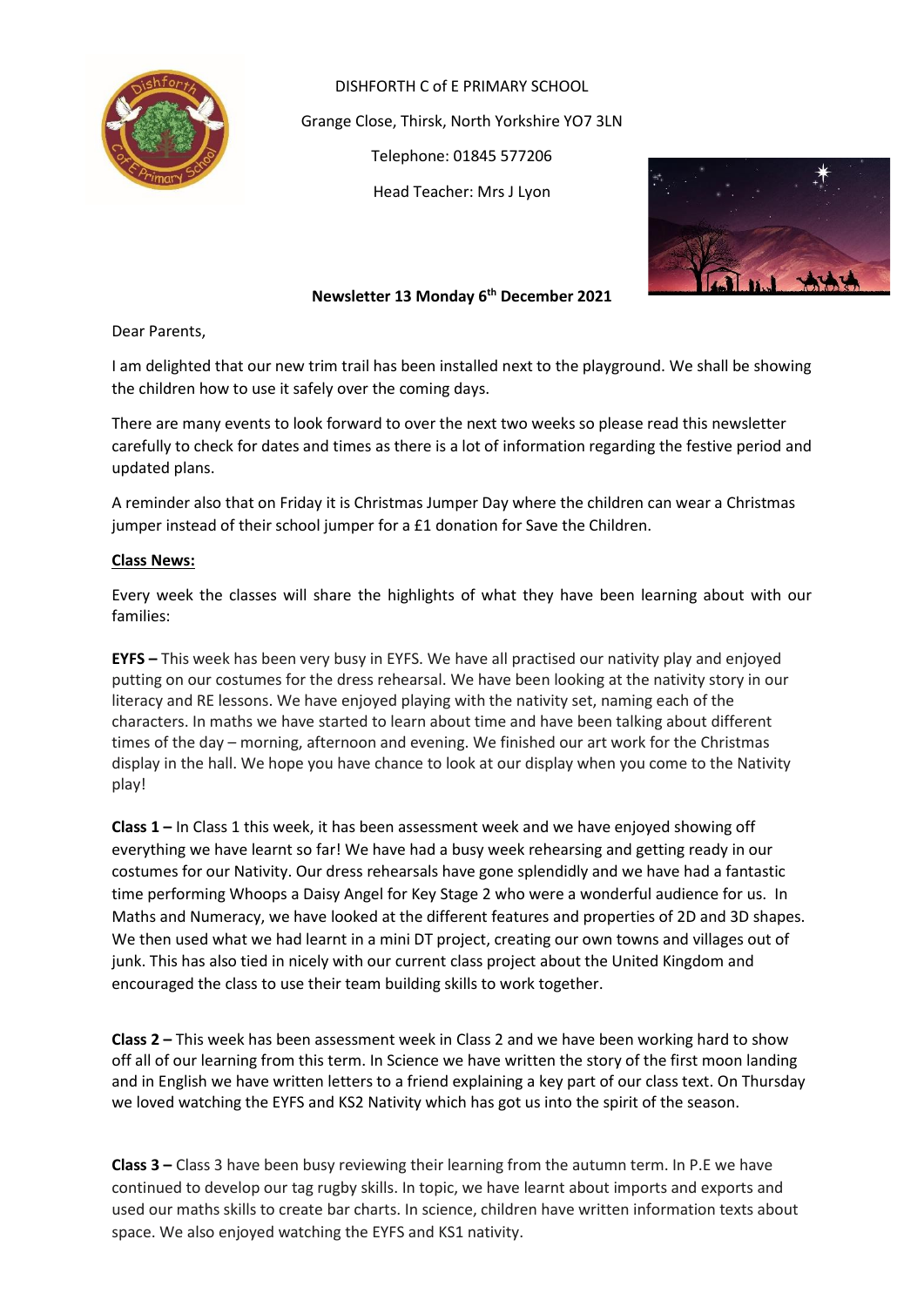## **Online Safety Newsletter**

Please find attached to this newsletter, the December edition of the Online Safety Newsletter which has lots of advice about devices and keeping children safe online.

## **Nasal Flu Catch Up Clinic**

# **Saturday 11th December:**

**09:00-13:00pm**

## **Thirsk Town Hall:**

## **NO APPOINTMENT REQUIRED FOR NASAL FLU SPRAY - JUST DROP IN**

## **Advance Notice – 26th January 2022 – no after school childcare club**

Due to whole staff health and safety training, there will be no after school childcare club on Wednesday  $26<sup>th</sup>$  January 2022. Apologies for any inconvenience this may cause, however due to the nature of the training it is important that every member of staff is up to date in this area and I do not anticipate any further disruption to the After School Childcare Club in the academic year.

#### **Advance Notice – Monday 25th April**

Due to the Queen's Platinum Jubilee, schools have been asked to change a training day that was previously allocated in July. The training day will now be straight after the Easter holidays on Monday 25<sup>th</sup> April and school will open for the children on Tuesday 26<sup>th</sup> April.

#### **Emergency Procedure for School Closure – weather related / loss of utilities**

It is rare, however there are occasions where it has been necessary to close schools because of inclement weather, no electricity or because of lack of heating, so I would like to bring to your attention the procedures I will follow if this event occurs now that we are heading towards winter:

- A notice will be posted on the school Facebook page
- An email will be sent to all families
- County Hall will be informed.

Hopefully, this will not happen this winter but I feel it is better to be prepared.

**Please always assume school is open unless you hear via any of the above methods. Please do not phone the school to ask if we are open as we may need to keep the line clear in order to contact staff. Please check on the school Facebook page and check emails.** 

**Learning would be sent home via the class email system.**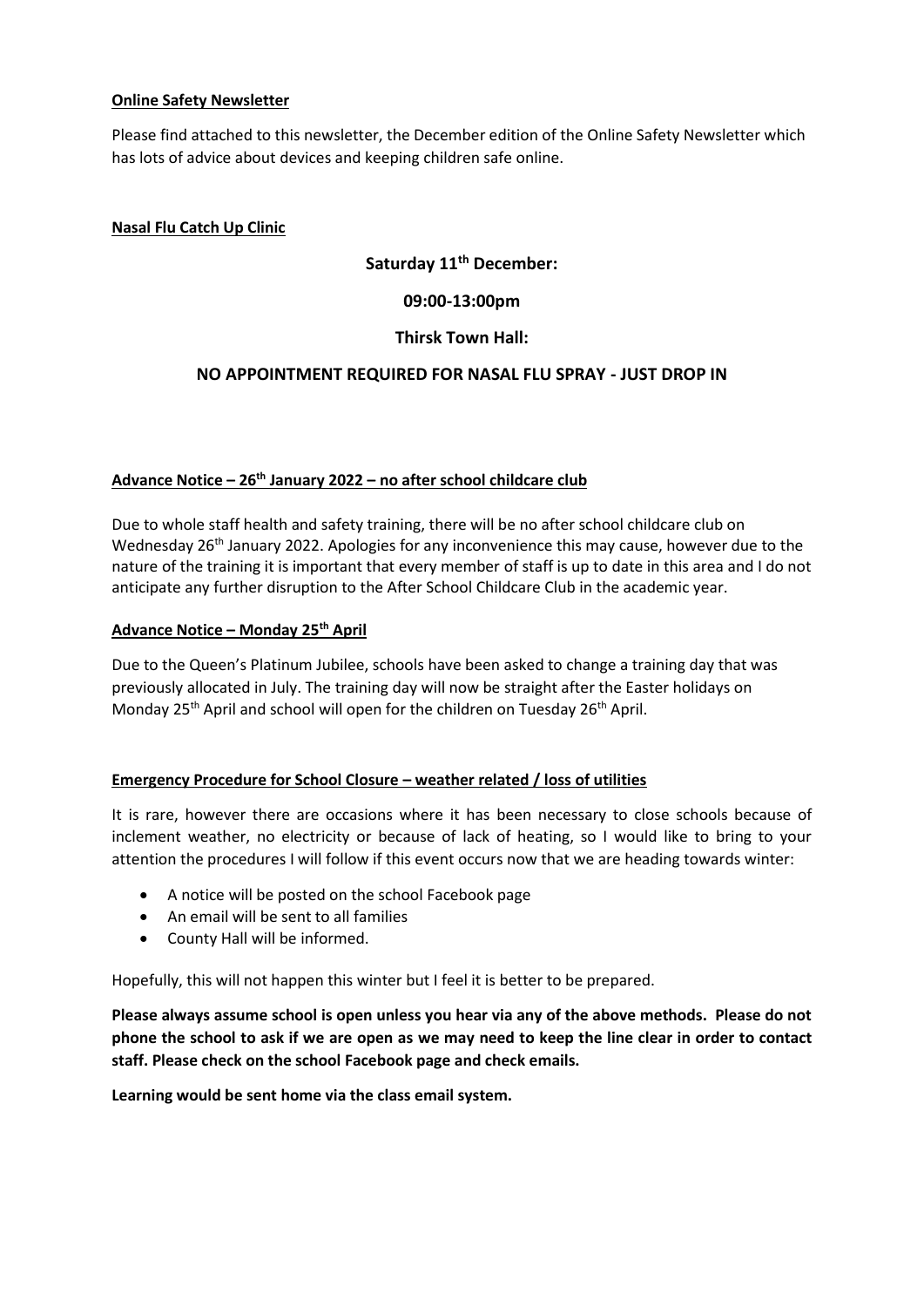

# **Christmas Events 2021 -updated**

Due to newly released guidance from Public Health North Yorkshire regarding organising activities in school this winter in light of Covid, there are some changes to our forthcoming plans. The changes have been made due to consideration around control measures, numbers of people involved, size of space, duration of activity and type of activity and also transport. The plans affect the School Christmas Fair and the Christingle – these are not cancelled; however, the format of both events has changed after reviewing guidance.

Please be mindful that despite the changes made, if cases do arise there would be further action surrounding the events at potentially very short notice.

## **Christmas Cards**

Children can bring their Christmas cards into school for special Dishforth delivery! Please can children bring their cards into school on a Monday or Tuesday and then they will be delivered towards the end of the week.

Please ensure envelopes are named correctly!

## **Nativity Play**

EYFS and Class 1 are performing 'Whoops a Daisy Angel!' this year.

Monday 6<sup>th</sup> December 6pm performance (children to be at school for 5.40pm to get ready)

Tuesday 7th December 9.30am performance

**Please can all adults take a lateral flow test prior to the performance and all are to wear face coverings. Adults will be asked to wait outside until near the time of the performance to limit time in school. Doors will be open throughout so please wear extra layers of clothing.**

Due to the size of the hall, a maximum of two members of the family are able to watch each performance. Please let Mrs McBride know how many people are attending which / both performances so that we have a record of who to expect.

[admin@dishforth.n-yorks.sch.uk](mailto:admin@dishforth.n-yorks.sch.uk)



## **Christmas Jumper Day – this Friday!**

On Friday  $10^{th}$  December, we are taking part in Christmas Jumper Day for Save the Children. For a £1 donation to the charity, children can come to school in a Christmas jumper – this can be a decorated jumper or a bought one.

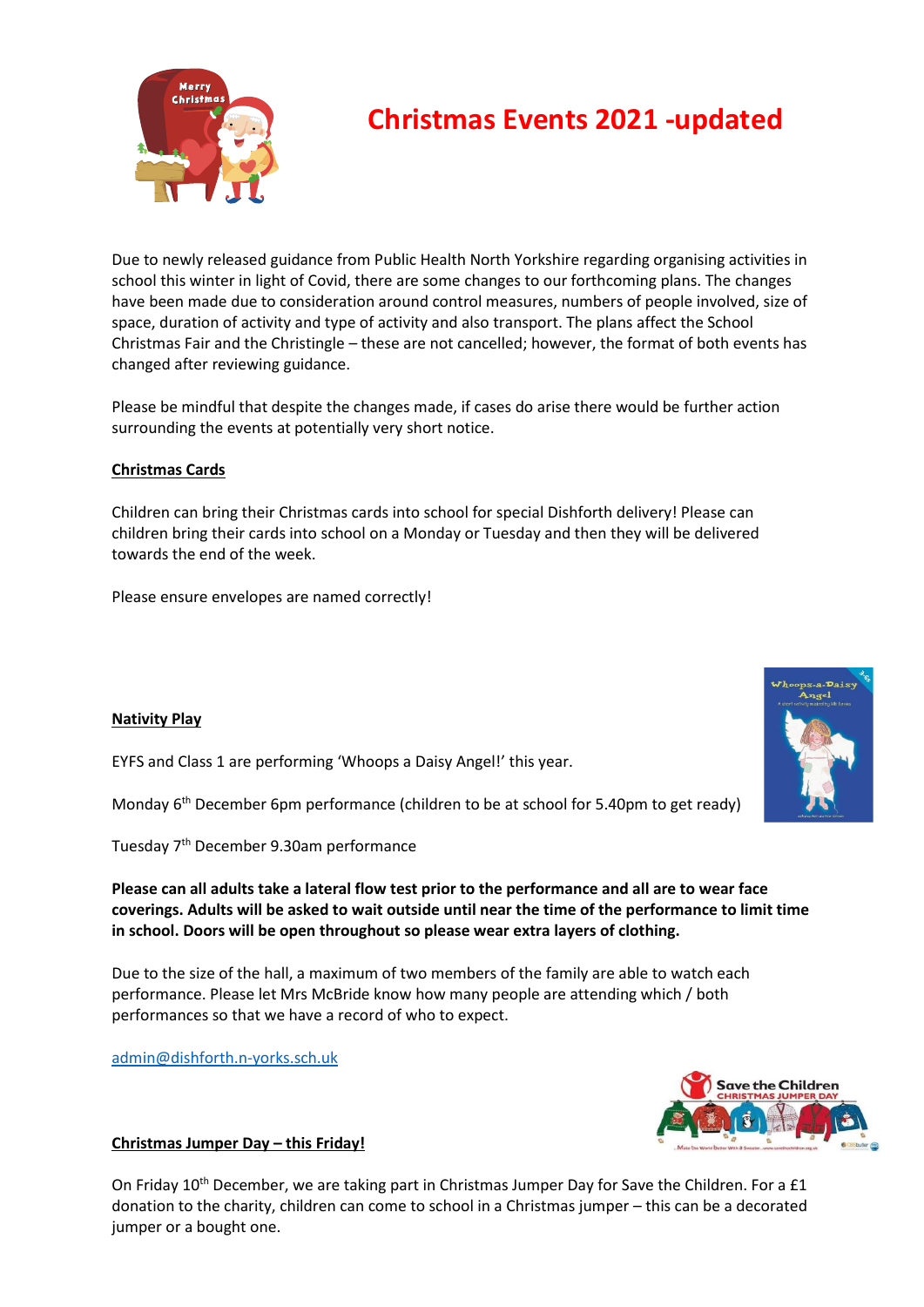

#### **DISHFORTH PRIMARY SCHOOL CHRISTMAS MARKET**

#### **Friday 10th December 2021**

There will be stalls outside on Friday selling hot chocolate cones, a raffle for a family hamper, Christmas tree decorations made using the 3D printer in school and a cake stall.

Please see below from Friends of Dishforth:

#### **Cake stall.**

Please can we have donations of cakes and biscuits to the school office or to Claire Herbert (Ellie's Mum).

Under new food regulations, please can people attach an ingredients list to their donations. Donations for the cake stall can be brought in right up to the fair time.

#### **Hamper Raffle**

The Christmas Family Hampers are always a great success.

If you would like to donate to the Hamper, please bring to school any item that you think would be suitable for a Christmas Hamper, this can be any bottle, any food item (that can stay out of the Fridge), any table game, any home decoration item, or your very own idea. Please can we have donations in by Wednesday evening so we have time to arrange the hamper.

If you cannot attend the fair after school on Friday, you can buy your raffle tickets on Parent Pay. Each £1 you spend gets you five tickets, once you have sent £1 on parent pay, Friends of school will ensure 5 tickets are in the draw with your name on.

**Jingle Jars Stall -** Please start to make up Jingle Jars! Jingle Jars are very popular and are sold for £1 at the fair. Jingle Jars are wrapped up Jars of any size in paper, so the contents are a surprise. Your donated Jar can be filled with any surprise you wish, such as sweets, toys, pencils, hair ornaments, anything!! Most are unisex but if it is specifically for a boy or girl, please can you add a tag or wrap it in pink or blue paper. If you have empty jars to fill, also please drop these into school because Friends of School have been donated some sweets of which we can fill them with. Please bring your jars in anytime to school by Thursday morning.

#### **Monday 13th December – Class 3 Christmas Fair Games to share with the children in school**

Class 3 have worked very hard on making games for the Christmas Fair and are looking forward to sharing them with the children in school. There are 8 different games for the children to play ranging in price from 20p to 25p with prizes to be won!

On Monday  $13<sup>th</sup>$  December all the children will be given the opportunity to play the games. If they would like to pay to play the games as they would have done at the Christmas Fair, please can they bring in some money in a named envelope (any amount up to a maximum of £2, preferably in change) which then can also be a maths opportunity for the children in counting out money and working out change. The money element is optional!

Class 3 are in the process of making adverts for their games which will be shown to the rest of the children in school so they know which games there are and how to play them.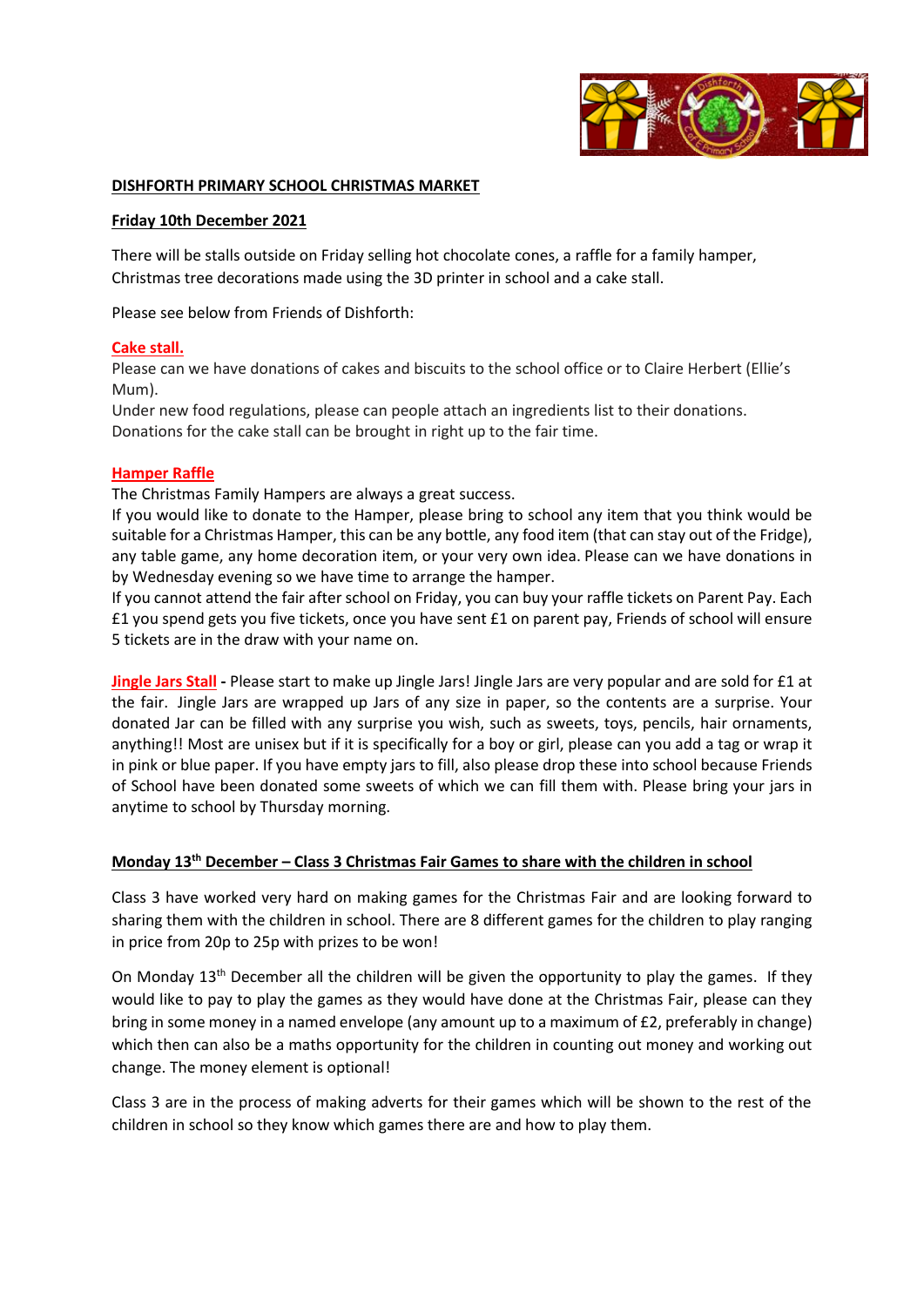## **Christmas School Dinner – Wednesday 15th December**

#### **School Dinner Special Events: Christmas Lunch**

We will be having Christmas lunch on Wednesday 15<sup>th</sup> December.

## **Christmas Party afternoon – Thursday 16th December**

On Thursday 16th December, the children will have their Christmas Party in classes. Please can children come to school wearing their uniform and bring their party clothes in a named bag to change into after lunchtime. Thank you.

## **School Christingle – service at school**

On Friday 17<sup>th</sup> December, every child in the school will make a Christingle and we will have our own school led Christingle Service at school.

## **Break-up for Christmas – early closing – Friday 17th December**

On Friday 17<sup>th</sup> December, school closes early for Christmas at 2.30pm.

## **Christmas Reading Challenge**

North Yorkshire Libraries have launched their annual Christmas Reading Challenge for children aged 4-11 years. If children can read four library books before Christmas, they will earn stickers, prizes, a certificate and a personalised bauble for a Christmas Tree. Please contact your local library for further details and join the challenge!

#### **St James Church**

Please see the information below regarding forthcoming services in St James Church:

#### **December 2021**

Sunday 12th December – 9.30 a.m. Breakfast Service (Coffee and Croissants) Sunday  $19<sup>th</sup>$  December – 10.45 a.m. Communion Service. Friday  $24^{th}$  December – 6.30 p.m. Carol Service.

#### **January 2022**

Sunday  $2^{nd}$  January – 10.45 a.m. Communion Service. Sunday 9th January - 9.30 a.m. Breakfast Service. (Coffee and Croissants) Sunday  $16<sup>th</sup>$  January – 10.45 a.m. Communion Service. Sunday 23<sup>rd</sup> January – 9.30 a.m. Morning Prayer. (Short spoken service) Sunday  $30<sup>th</sup>$  January – No Service.

All Services followed by Coffee. St James Church wishes everyone a Very Happy Christmas and the Best of Health for 2022.





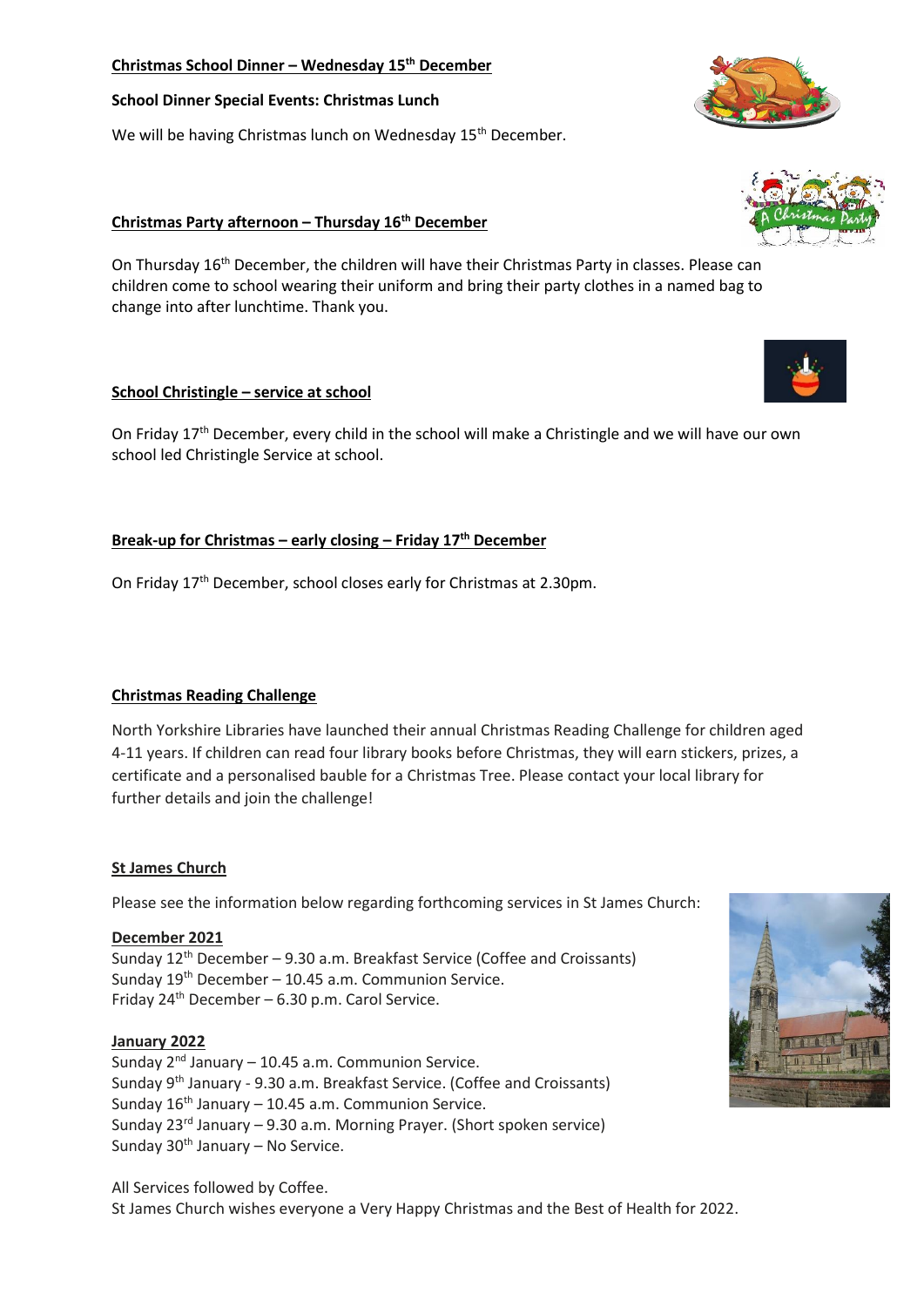#### **AWARDS**

#### **Celebration Assembly**

On Friday, we had our Celebration Assembly. This week the following children were given our weekly awards;

#### **Ribbons**



**EYFS** – The ribbon this week goes to someone who has listened really well at story time and has answered questions about what has happened in a story. Well done, Thomas!

**Class 1 –** The ribbon this week goes to someone for their expressive reading as a Narrator in the Nativity. Well done, Charlie!

**Class 2** – The ribbon this week goes to someone for their fantastic attitude to learning. They are always ready, respectful and safe and have a smile on their face. Well done, Tyrell!

**Class 3** – The ribbon this week goes to someone for working hard in English lessons and producing excellent pieces of writing. Well done, Chloe!

#### **Values in Action**

This week our Values Award goes to Riley for demonstrating our school values of trust and respect.



Riley is always respectful and kind to everyone. He is always ready to learn and if you have hurt yourself, he will see if you are okay.

Riley was nominated by Lola and Alex.

Well done, Riley!

Kind regards,

J M Lyon - Head Teacher